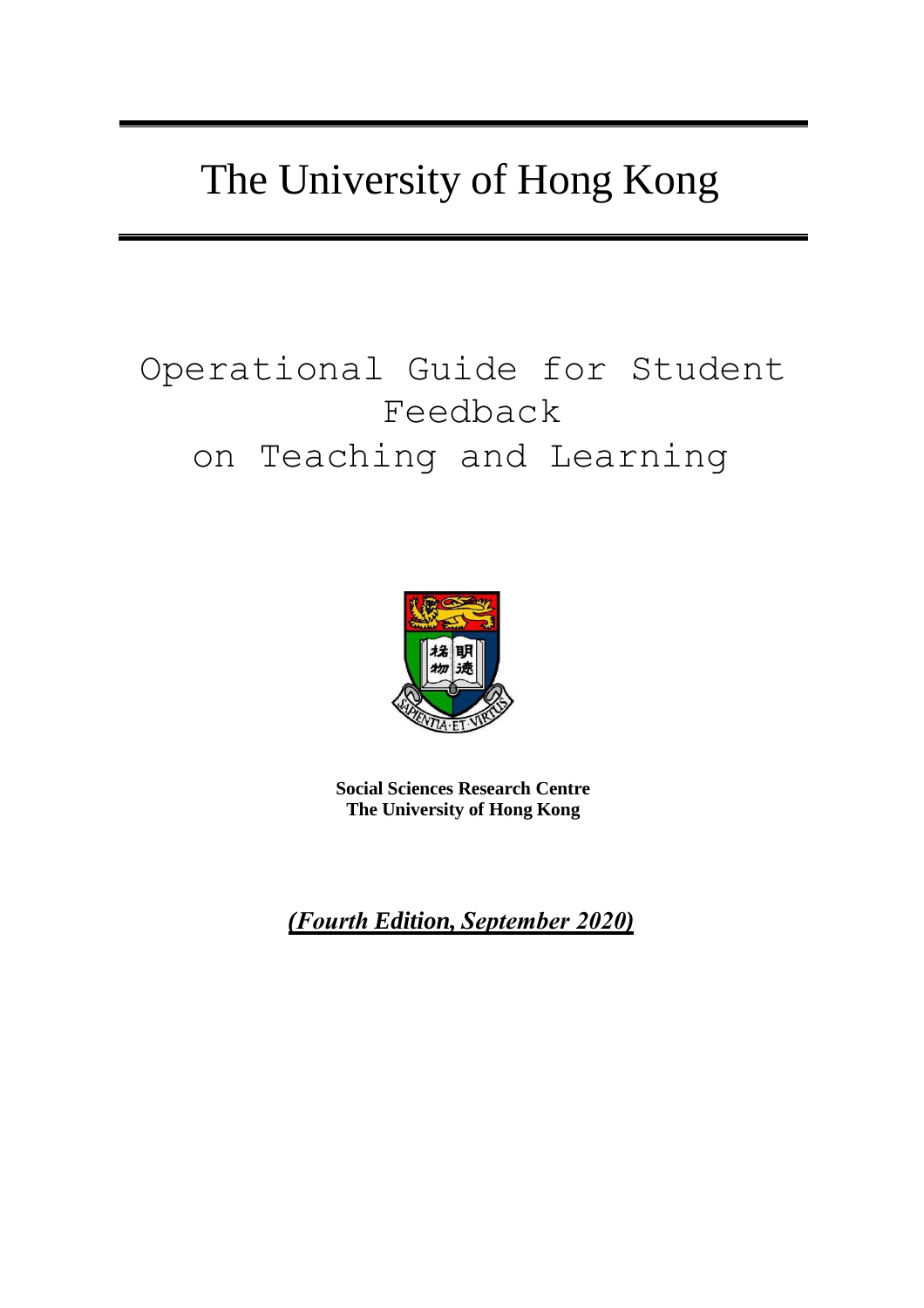# **I. Introduction**

The Social Sciences Research Centre (SSRC) is commissioned by the University to assist departments, schools, centres and faculties to evaluate the student ratings of all undergraduate and taught postgraduate courses. This guide focuses on the policy, guidelines and operational aspects of student feedback on such courses. There is useful detailed background about SFTL in Appendix A.

The SSRC is happy to provide student feedback on teaching and learning for other courses, but this will be charged to recover costs. Data collection for other surveys, non-standard reporting requests and processing of open-ended comments can also be arranged at a very reasonable cost.

This guide provides information on the service and samples of questionnaires for reference.

## **This centrally funded service includes the following:**

- $\equiv$  Design of online survey questionnaires
- $\equiv$  Design and printing of paper survey questionnaires
- Processing and reporting of all survey questionnaires using the standard reports
- Standard summaries of the overall course and teacher effectiveness for departments and faculties

# **II. Teaching and Learning Quality Committee**

The Teaching and Learning Quality Committee (TLQC) is a Senate committee responsible for overseeing teaching and learning quality at the University. It ensures that appropriate quality assurance processes and mechanisms are in place for monitoring, evaluating and enhancing teaching and learning quality. SFTL is one of the key quality assurance mechanisms.

More information can be found on the HKU Teaching and Learning website at http://tl.hku.hk [and specificall](http://tl.hku.hk)y about SFTL here: https://[tl.hku.hk/tl/student-feedback-on-teaching-and-learning-sftl](https://tl.hku.hk/tl/student-feedback-on-teaching-and-learning-sftl/)/

# **III. Senate policy**

## **1. Teaching should be evaluated using TLQC guidelines**

All undergraduate and taught postgraduate courses should normally undergo evaluation each time they are taught, following guidelines laid down by the TLQC. Central processing is available via the SSRC at no cost to departments for these courses. If courses are very short (less than 8 hours), less formal methods of evaluation can be considered or alternatively aggregate evaluation across more than one course or more than one group of students as appropriate. For paper evaluations, the evaluation forms should be collected by administrative staff, not teaching staff, to avoid any distrust of the process.

## **2. Course evaluation results must be shared with students**

Department and other teaching centres must share the course evaluation results with students by disseminating and publishing course evaluation summaries through one or more channels as summarised in the table in Section V. A clear statement must accompany the reports to ensure that the objectives for sharing the results are clearly understood by students and staff and that the legal position of the departments, faculties and the University is not jeopardised, given that the evaluation results may contain personal data relating to individual teachers.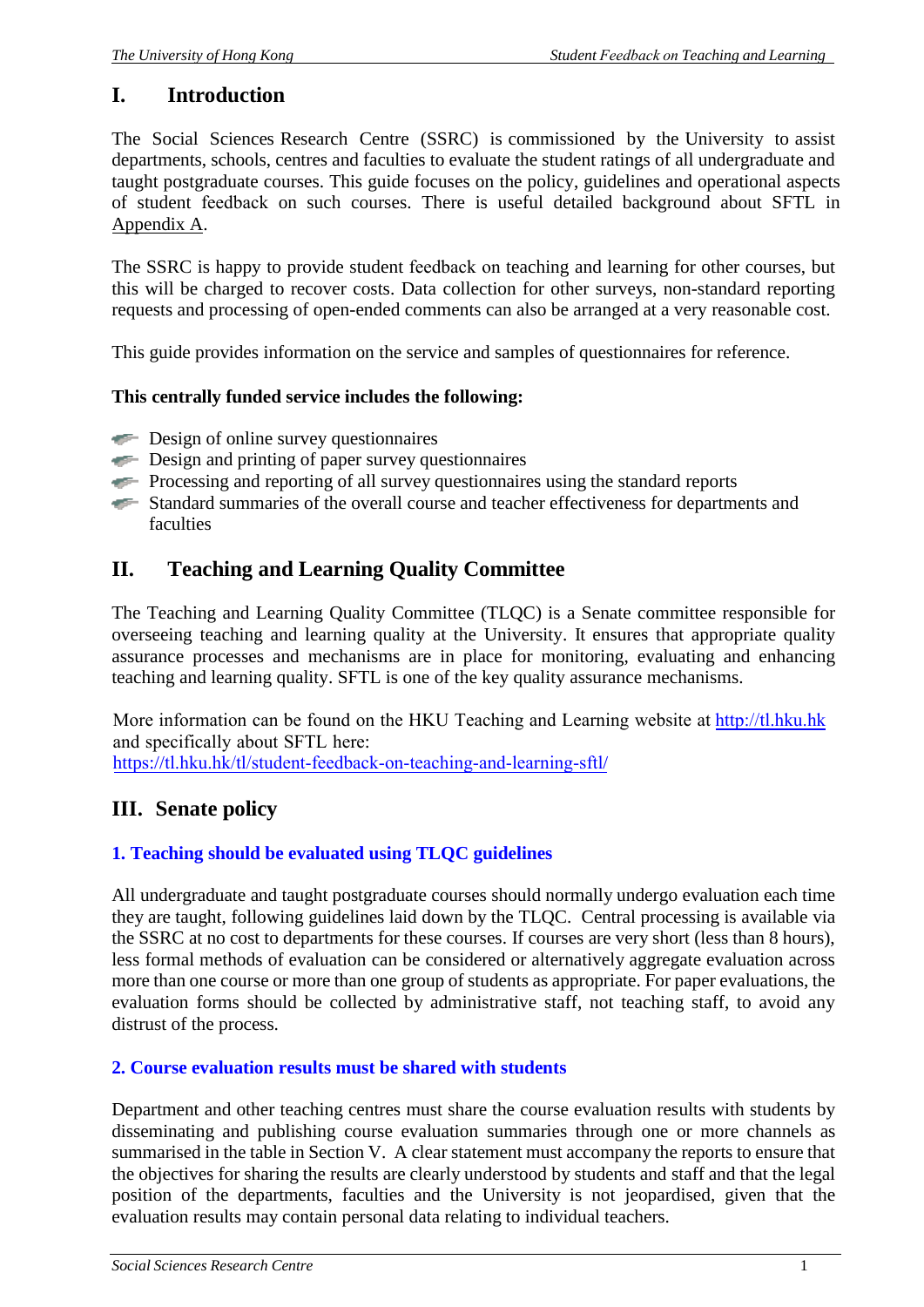To help students understand how the SFTL results will be used, a standard statement should be included in the SFTL questionnaire to advise that the SFTL results will be used for improvement of teaching and learning. Students should also be informed, through Staff-Student Consultative Committee (SSCC) as well as other channels, how courses have been enhanced as a result of evaluations provided by the previous cohort(s) and how evaluations they provide will be used to improve teaching and learning for either themselves and/or for the following cohort. Faculties and teachers should carefully consult with students about the SFTL results, and subsequent follow-up discussions of the results should be held at the SSCCs, or any student focus group discussions which may be organised.

## **3. Student evaluation is one of the established components of the University's quality assurance system**

Student evaluation of courses and teaching is one of the established components of the University's quality assurance framework rather than a short-term project. However, it is important that the student evaluation of teaching is recognised as just one component of the evaluation of teaching that needs to be given the context of the teaching environment and that there is continuing development of the evaluation instruments to maximise reliability and validity.

#### **4. Teaching evaluation results should be treated by the SSRC as confidential and returned only to teachers and their head of department/centre. Reviewers should have online access to the overall teacher effectiveness scores of all courses taught by a teacher.**

As far as the SSRC is concerned, all evaluation reports will be treated as confidential and returned only to teachers (via the Academic Portfolio of Achievements (APA) and SFTL online system) and their head of a department (or Common Core Curriculum Office for Common Core courses). Reports returned to the head should be passed on to the teachers concerned as soon as possible for consultation and deliberation of needed action. However, openness is to be encouraged and this should not be seen as restricting departments from collectively agreeing to make as much information as they wish more publicly available, in particular, the course summaries should be shared with students (see point 2 above and the table in Section V). With the introduction of the Performance Review and Development (PRD), Senate approved that the overall teacher effectiveness scores, in addition to the overall course effectiveness scores, of all courses taught by a teacher will be made available online to his/her PRD reviewers (via the APA). As teacher effectiveness scores are somewhat context-dependent, the teacher will be given the opportunity to provide an interpretation and explanation of the results, other evidence of teaching effectiveness and a statement of what he/she intends to do to improve teaching and learning.

#### **5. Evaluation results must be used to improve teaching**

The teachers and department must take follow-up action with necessary improvements within a reasonable time after students have rated the courses and teaching. This should be seen as an implicit contract with students in that their role is to provide honest feedback to assist teachers in continuous quality improvement.

#### **6. Students must be assured of the anonymity of results**

Students need to be assured of the anonymity of results, and that the overall summative items and the open-ended results should not be returned to the department before the end of the examination process. Besides, the SFTL questionnaire should not be administered by the course teacher, and Faculties should review their current administration of SFTL to ensure that the anonymity of students and confidentiality in the data collection process are observed. For courses with small student enrolments, online SFTL should still be conducted on the understanding that the online SFTL system is capable of safeguarding students' anonymity (unless there is only one student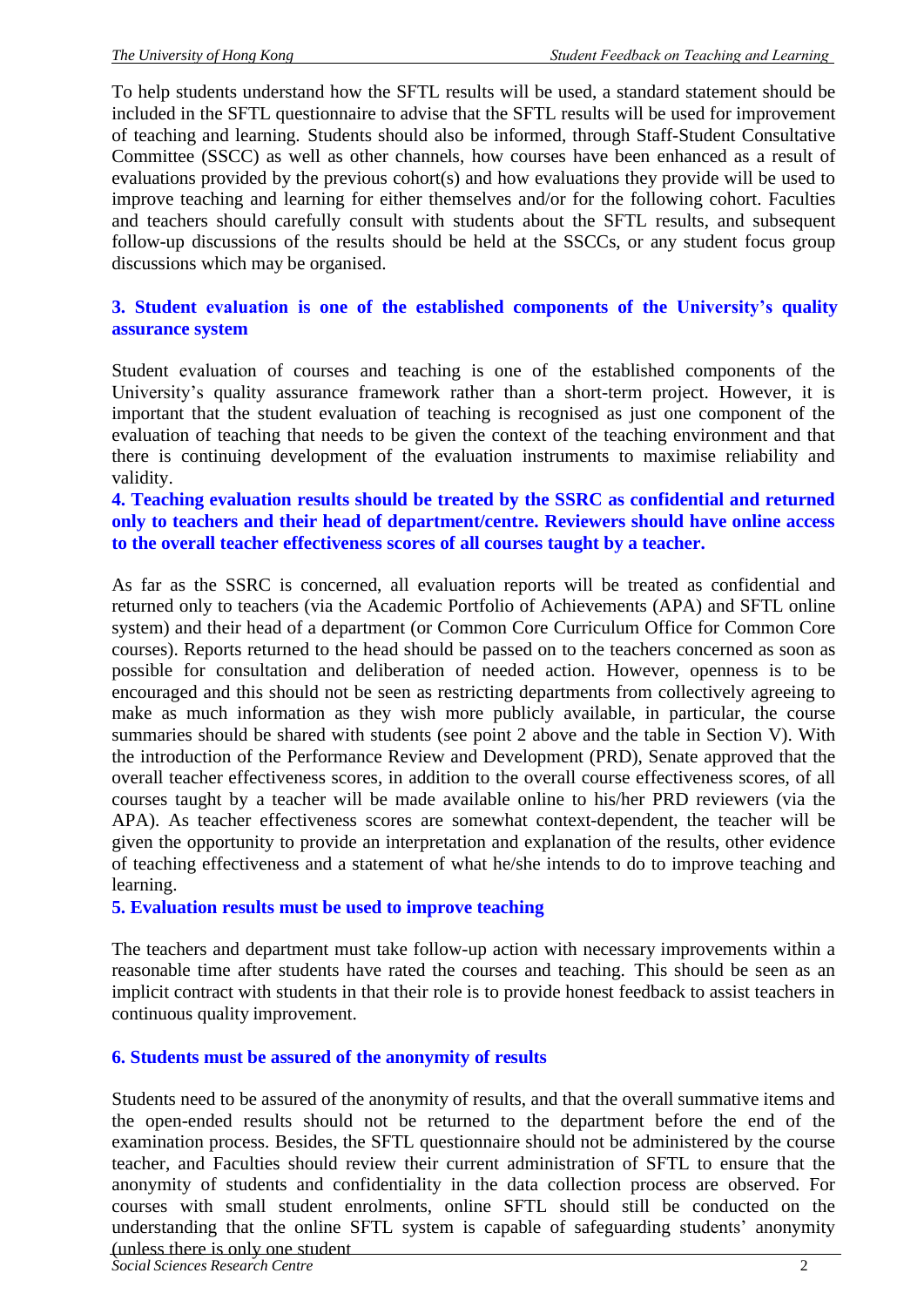enrolled in a course) whereas paper SFTL questionnaire will only be administered for courses with an enrolment of at least five students; and the SFTL questionnaires returned should still be processed even if the number of respondents is below five, with the qualification that scores with low return rates be interpreted judiciously.

# **IV. TLQC guidelines pertaining to the administration of SFTL**

- 1. Evaluations should adopt the standard SFTL questionnaire (see Appendix B) or the questionnaire specifically designed for practicum/internship/fieldwork/capstone/portfolio (see Appendix C) as appropriate. In the event that it is necessary to depart from this standard practice, approval must be sought from the TLQC. There are currently separate standing online evaluation arrangements for the MBBS in Medicine and the BDS in Dentistry. While the core items approved by the TLOC are compulsory, Faculty TLOCs can introduce Faculty-specific items, if necessary. For the standard SFTL questionnaire, the parts can be combined into one form (usual for paper forms) or separated out (usual for online forms).
- 2. Departments which have team-taught courses may repeat the Part II teacher items for evaluations of individual teachers for a maximum of 4 teachers\*, or use one set of Part II items for an evaluation of the teachers as a group if the number of teachers involved is large and that the amount of teaching per teacher is not sufficient to provide a reliable basis for individual evaluation.

(\*Technically, SSRC can arrange for the evaluation of a maximum of 25 teachers for each course but this is not encouraged.)

- 3. If a course isjointly taught by a number of departments within the faculty or acrossfaculties, the SSRC will return the evaluation results to the head of the department responsible as recorded in the Student Information System (SIS).
- 4. Formative evaluation, i.e. earlier evaluation at the teacher's own wish with detailed, probing questions in order to obtain more specific data to facilitate teaching improvement during the course, may be undertaken by teachers with the help of the SSRC in design, printing and processing. Note that in this case, the reports will only be sent to the teachers concerned, not to the heads of departments.
- 5. Evaluation, online or paper, should be planned as a class activity to ensure a higher response rate rather than asking students to do so in their spare time, which yields very low response rates in general.
- 6. It is the responsibility of departments to ensure that the teacher/tutor/demonstrator information is correctly entered into the SIS as the administration of all SFTL evaluations relies on this information and all SFTL reports use the course codes in the SIS. All teachers/tutors/demonstrators should be HKU staff and have a valid staff ID number input to the SIS at least 14 weeks before the start of examinations.
- 7. The standard reports from the SSRC to the heads of departments provide the score, the count, the mean, standard deviation and standard error, with a CD containing the reports in Word and Excel formats and the raw scanned data for department's further statistical analysis.
- 8. Departments are asked to submit any completed paper forms as a batch to the SSRC to allow more efficient processing that will also generate an overall summary for all courses bearing the same departmental course prefix.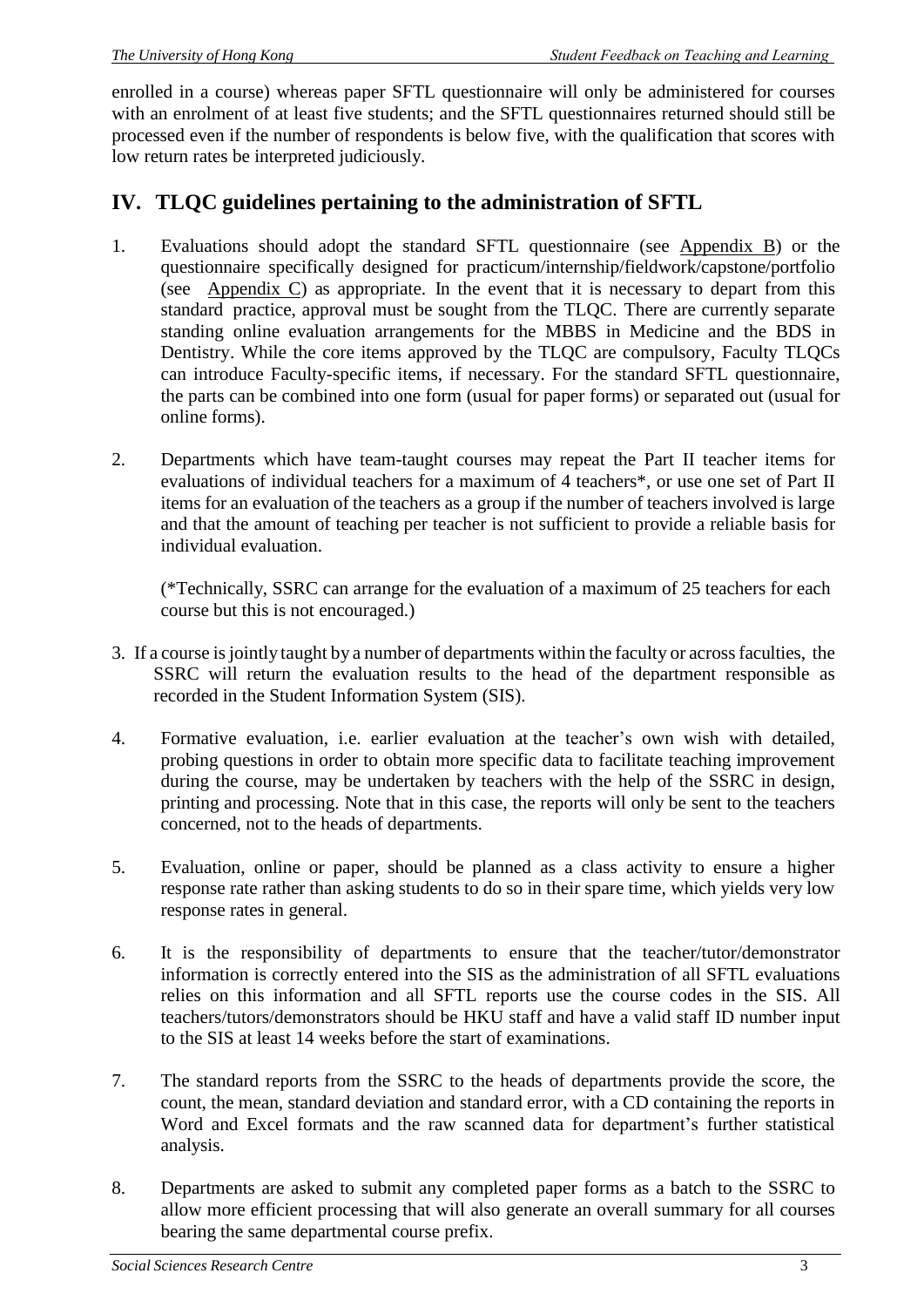- 9. Up to five additional items can be added to the evaluation form with at least three weeks' notice.
- 10. Departments must give the SSRC sufficient time to design, print and process their paper questionnaires and the print quantity estimate should be based on student enrolment. Design and printing will require a minimum of six weeks' notice, and processing during the peak periods of November to January, and April to June will require a minimum of two weeks.
- 11. Departments can make use of the data supplied by SSRC to conduct analysis for the purpose of teaching improvement.

# **V. Reports dissemination**

As approved by the Senate, SFTL results on course and teaching evaluation should be made accessible and disseminated as set out in the following table:

Table 1: Summary of dissemination and accessibility of SFTL results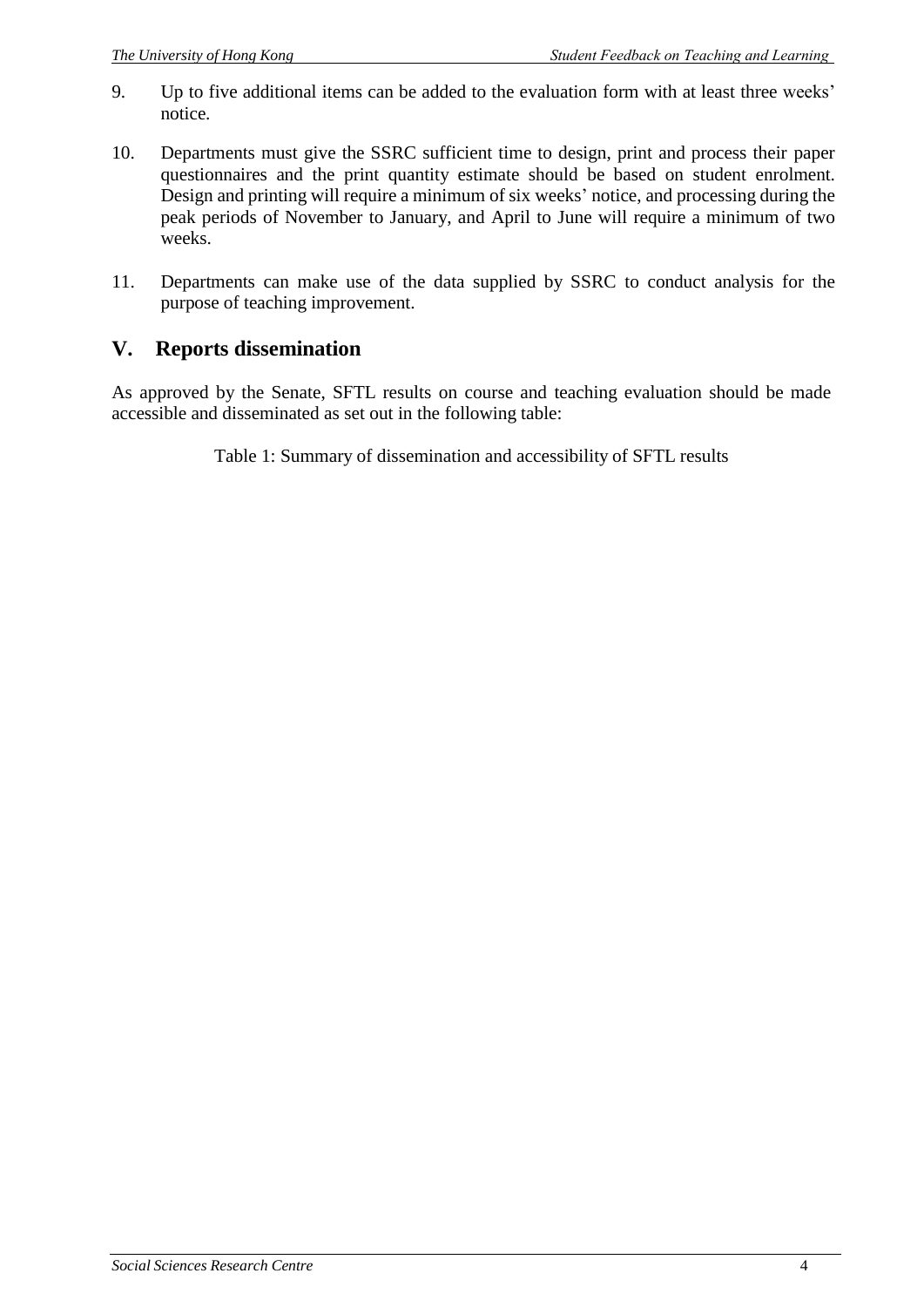| Information                                                 | Level of<br>Aggregation   | Accessibility                                                                                                                                                                                                                                                                                                          | Purpose                    |  |  |  |  |  |
|-------------------------------------------------------------|---------------------------|------------------------------------------------------------------------------------------------------------------------------------------------------------------------------------------------------------------------------------------------------------------------------------------------------------------------|----------------------------|--|--|--|--|--|
| Part I: Course                                              |                           |                                                                                                                                                                                                                                                                                                                        |                            |  |  |  |  |  |
| Part $I(A)$ : items on<br>specific aspects of<br>the course | Course and<br>above       | • publish course evaluation summaries<br>through one or more channels, e.g.<br>printed reports on course effectiveness<br>placed in Faculty / departmental offices<br>for staff's and students' perusal; data<br>uploaded on the Faculty / departmental<br>Webpage; etc.<br>• Individual Teachers<br>• PRD Reviewer(s) | Formative and<br>summative |  |  |  |  |  |
|                                                             | Department or<br>Faculty  | $\bullet$ FTLQC<br>• Faculty Boards<br>$\bullet$ TLQC                                                                                                                                                                                                                                                                  | Formative and<br>summative |  |  |  |  |  |
| Part I(A): Overall<br>course effectiveness                  | Course and<br>above       | same as items on specific aspects of the<br>course                                                                                                                                                                                                                                                                     | Summative                  |  |  |  |  |  |
|                                                             | Department or<br>Faculty  | $\bullet$ FTQC<br>• Faculty Boards<br>$\bullet$ TLQC                                                                                                                                                                                                                                                                   | Summative                  |  |  |  |  |  |
| Part $I(B)$ : items on<br>English as the<br>Medium of       | Course and<br>above       | same as items on specific aspects of the<br>course                                                                                                                                                                                                                                                                     | Formative and<br>summative |  |  |  |  |  |
| Instruction                                                 | Department or<br>Faculty  | $\bullet$ FTQC<br>• Faculty Boards<br>$\bullet$ TLQC                                                                                                                                                                                                                                                                   | Formative and<br>summative |  |  |  |  |  |
| Part I(C):<br>Open-ended<br>comments                        | Course                    | • Course teachers<br>• Dept Head/Dean (in case of unitary<br>Faculty)                                                                                                                                                                                                                                                  | Formative                  |  |  |  |  |  |
| Part II: Individual teacher                                 |                           |                                                                                                                                                                                                                                                                                                                        |                            |  |  |  |  |  |
| Part II(A): items on<br>specific aspects of<br>teaching     | Individual<br>teacher     | • Individual teacher<br>• Dept Head/Dean (in case of unitary<br>Faculty)<br>• PRD reviewer(s)                                                                                                                                                                                                                          | Formative and<br>summative |  |  |  |  |  |
|                                                             | Department and<br>Faculty | $\bullet$ FTLQC<br>• Faculty Boards<br>$\bullet$ TLQC                                                                                                                                                                                                                                                                  | Formative and<br>summative |  |  |  |  |  |
| Part II(A): Overall<br>teacher<br>effectiveness             | Individual<br>teacher     | • Individual teacher<br>• Dept Head/Dean (in case of unitary<br>Faculty)<br>• PRD reviewer(s)                                                                                                                                                                                                                          | Summative                  |  |  |  |  |  |
|                                                             | Department and<br>Faculty | $\bullet$ FTLQC<br>• Faculty Boards<br>$\bullet$ TLQC                                                                                                                                                                                                                                                                  | Summative                  |  |  |  |  |  |
| Part $II(B)$ :<br>Open-ended<br>comments                    | Individual<br>teacher     | Individual teacher<br>$\bullet$<br>• Dept Head/Dean (in case of unitary<br>Faculty)                                                                                                                                                                                                                                    | Formative                  |  |  |  |  |  |

**#** Dissemination and accessibility of SFTL results on Part III (tutorials/tutors) and Part IV (laboratory sessions/demonstrators) can be referenced to Part II of the above table.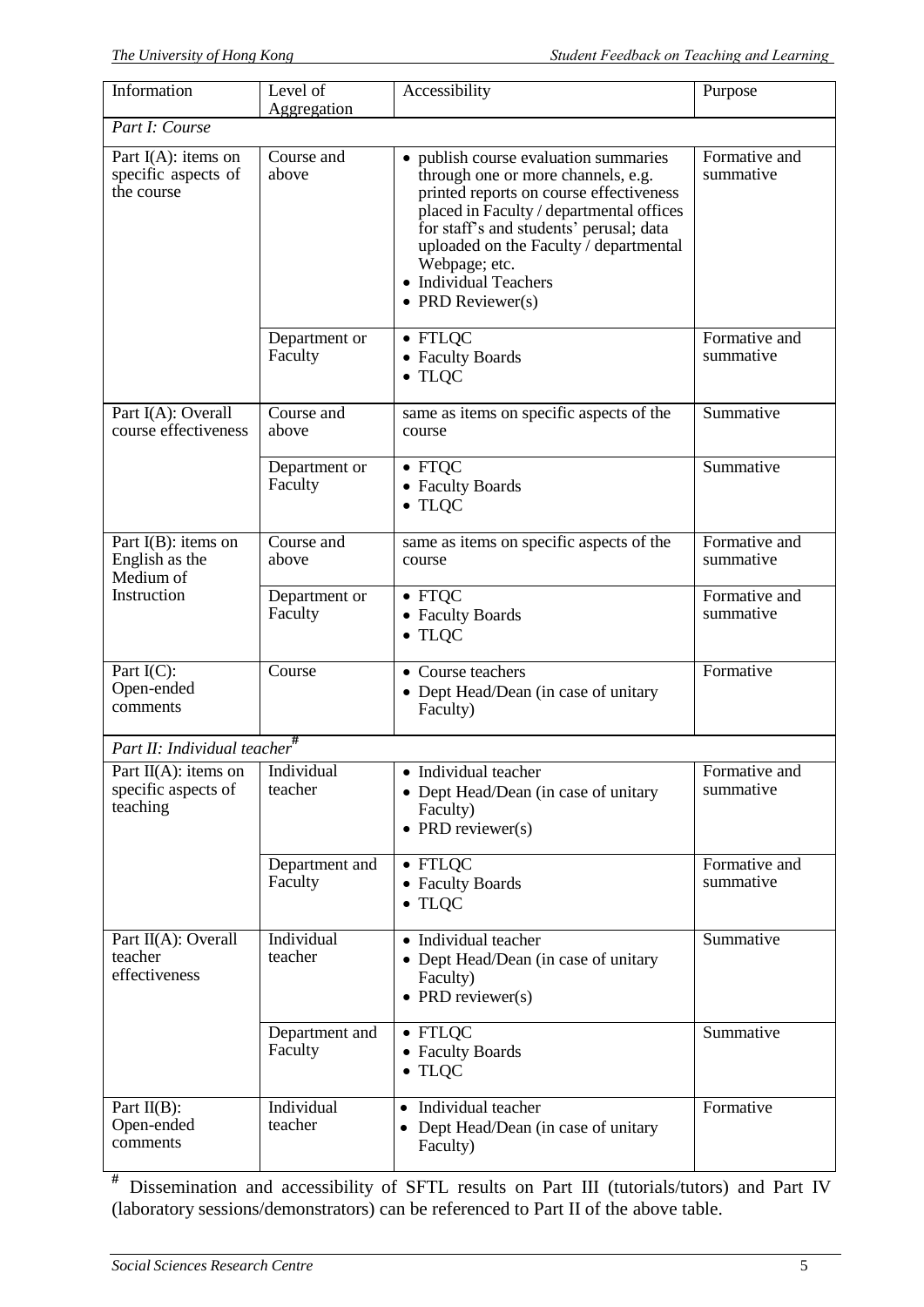# **VI. The role of the coordinators**

Co-ordination between departments and the SSRC depends on the co-ordinators in departments and the SSRC team. A department head must provide the SSRC at the beginning of every academic year with the name of the co-ordinator. This coordinator will work with the SSRC team on these tasks:

- 1) ensure that the course information is all correctly input to the SIS, including names and staff ID for all teachers, tutors and demonstrators.
- 2) determine the number of paper forms (if any) required to rate courses, different types of programmes, teachers, tutors;
- 3) design these survey questionnaires;
- 4) determine the printing quantity of any paper forms;
- 5) schedule the administration of any paper forms; and
- 6) schedule the dispatch of the completed paper forms to the SSRC.

There should be only one designated coordinator for each department. There should be departmental administrative/clerical assistance for the collection and dispatch of forms between a department and the SSRC**.**

Despite the important contribution of the coordinator to this whole process of evaluation, the results of evaluations are treated as confidential and the reports are uploaded *only* to the online systems, including the APA, and sent to respective heads of departments.

#### **Course code and student group**

For online forms, the course code appears directly using the SIS information.

Each paper form has a front page with instructions for students. On this page students are also required to write down or mark the SIS course code. This course code is used for all reports on student ratings. If there are additional identifiers to be selected, e.g. lecturer or tutor codes, or student group numbers, then the 2-digit identifier selected by students is used to produce a lecturer or tutor report, or a course report based on student group. The student group information must be included on the cover sheet pasted on each envelope of completed paper forms to be dispatched to the SSRC. A written request must also be made in advance in writing as group reporting involves more administrative monitoring and extra processing at the SSRC end.

## **Teacher/Tutor/Demonstrator questionnaire and their identification**

For online forms, the teacher/tutor/demonstrator names appear directly using the SIS information.

When there are multiple teachers teaching the same class of students, for online evaluation, students are prompted to complete Part II once for each teacher.

For paper forms, the teacher items in Part II are repeated on the questionnaire, normally for a maximum of 4 teachers. When instructing students to fill out that teacher section in paper forms, the survey administrator in the class must clearly identify to the students who are teachers A, B, C and D (this information may be incorporated in the questionnaire). Some departments may prefer to pull out the teacher items to form a separate questionnaire, letting students to mark an identifier code for their lecturer and/or tutor. In this case, the department should compile a list of all their teachers with digit identifiers against their names and send to the SSRC; this information will then be included on every printed questionnaire to guide the students and for departmental crosschecking afterwards.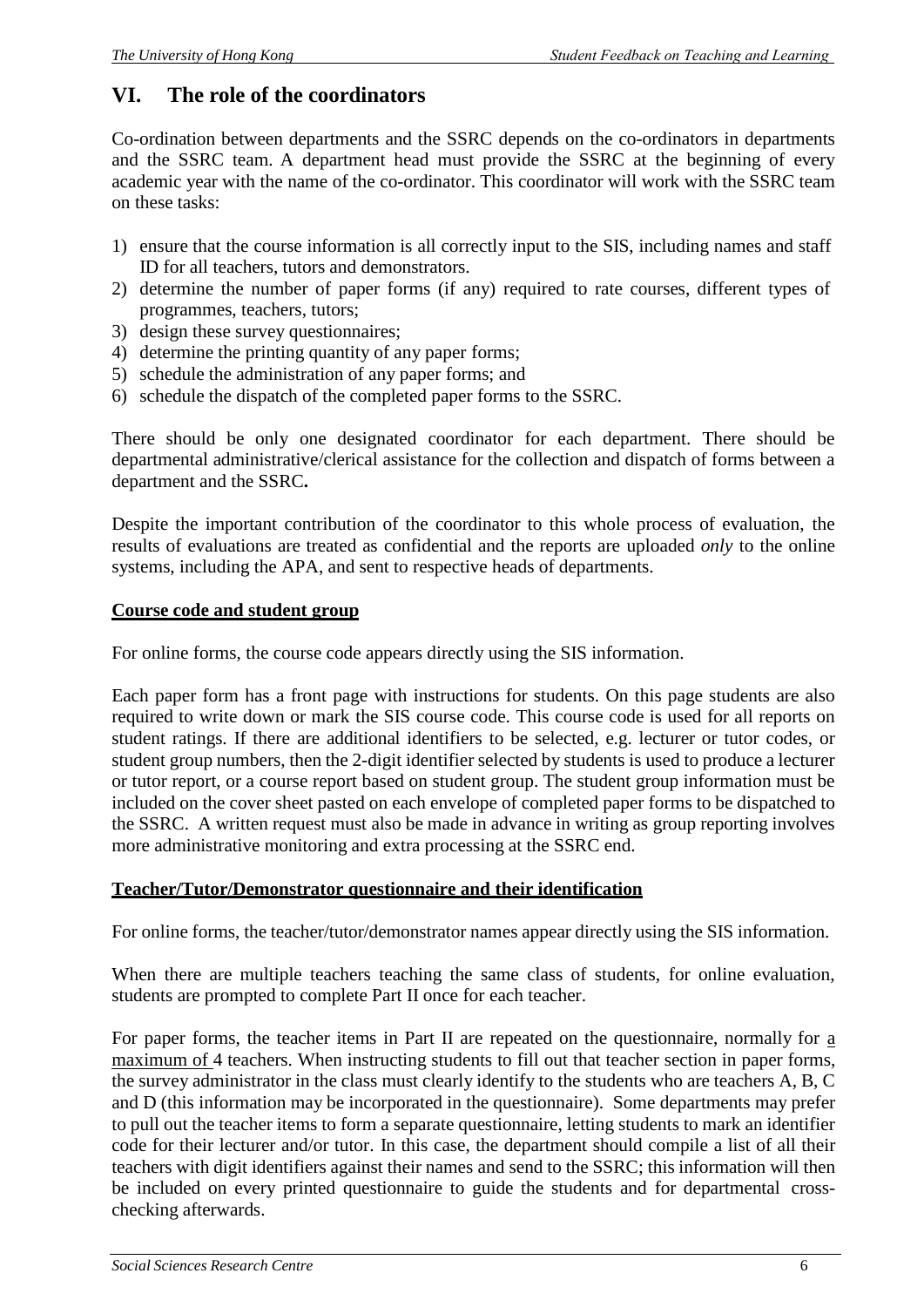For classes with multiple tutors/demonstrators, online evaluation is done for one tutor/demonstrator (selected by the student from up to twenty-five) or for the group of tutors/demonstrators collectively. For paper forms, evaluation can be done individually for multiple tutors/demonstrators.

#### **Paper form printing**

In each semester the SSRC expects an academic coordinator to supply a list of courses to be evaluated using paper forms and the exact student numbers of the courses. The quantity asked for printing should not exceed the enrolment figures. Departments should *never* attempt to make copies on their own machines for SFTL purpose, as the SSRC scanner may not be able to scan such copies and departments will be responsible to process those copies.

The SSRC does not accept any printing request with short notice and a minimum of four weeks is required. If departments have courses that finish early in a semester, then those dates should be used as a reference to get all forms printed before then.

## **VII. Administering student ratings of teaching**

#### **Online forms**

A list of courses in SIS with teacher/tutor/demonstrator names and indication of whether online or paper process is sent out to each department each semester, so departments can check for errors and missing information.

Online SFTL is open for 4 weeks until examinations start for that semester. CEDARS and U-Vision will publicise the QR code for the weblink (see below) before the start date and Moodle will show the weblink.

The **teacher concerned** should inform the students in advance the date of the online evaluation in class (after online process starts), and that the students are encouraged to bring a mobile internet device (such as laptop, tablet or smartphone) to class at the scheduled time.

Similar to the paper exercise, the SFTL questionnaire should **NOT** be administered by the course teacher, but Faculty/department staff. The **teacher** should briefly explain the objectives of the student evaluation and then leave the room leaving it to Faculty/department staff to oversee the process and read out: "Please go to the weblink http://sf[tl.hku.hk w](http://sftl.hku.hk/)here you should see a list of all forms that you need to complete. Your evaluation will be saved anonymously, without any identification. There are separate forms for the course, teacher (and if appropriate) tutor and demonstrator. There are instructions, an FAQ link and a link for you to report any missing courses at the weblink"

Students should then access the SFTL system via the weblink http://sf[tl.hku.hk/](http://sftl.hku.hk/) and complete the forms for the class during the 4 weeks. If they cannot find the course that they have enrolled in, they are encouraged to send an email to SSRC using the link on the page so SSRC staff can rectify this promptly. The login will only be used to track whether the student has completed the evaluation, but will not be stored in the result database. Hence, the student identity will remain anonymous.

Because of this anonymity in the SFTL process, it is not possible to amend student evaluations after submission, even if the student states that there was an error in the submission.

Results are released after examination results are confirmed.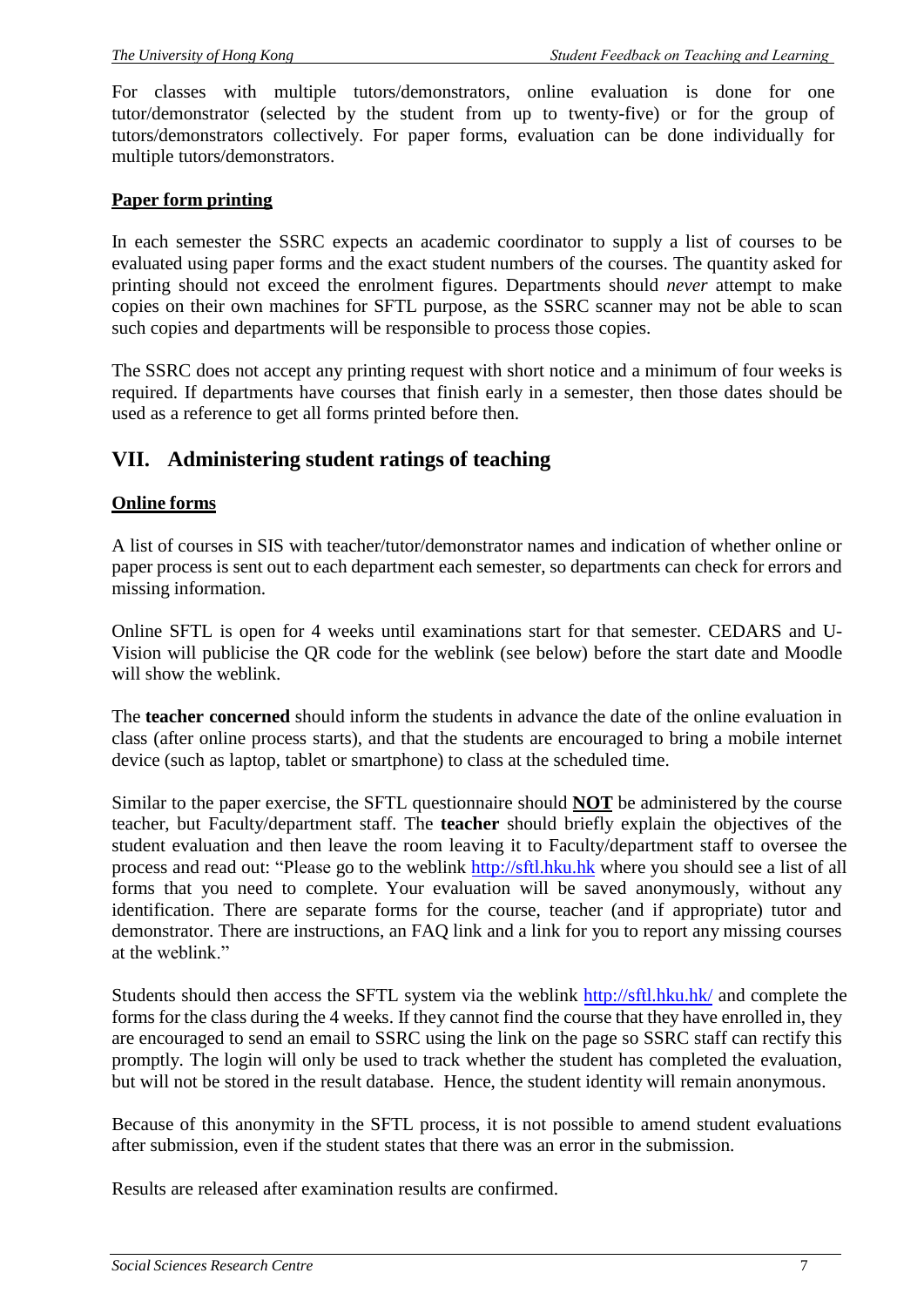## **Paper forms**

Department will have to inform the SSRC at least 4 weeks in advance of the number of copies required for each questionnaire, and, if possible, indicate the date when they will be able to return all the questionnaires as a single submission for processing. The SSRC will notify departments by fax or telephone (for urgent request by departments) to collect the printed questionnaires, copies of the instruction sheet and the cover sheet.

#### **Teachers should supervise the evaluation by:**

- first explaining the objective of the evaluation to the students,  $\mathcal{A}^{\mathrm{gen}}$
- reassuring students of anonymity, an i
- telling them how much time they will have to complete the form, and ÷.
- explaining how they should fill in the course code, teacher identity, and student group  $\mathcal{C}^{\mathcal{C}}$ information on the front page of the questionnaire and getting them to do so immediately.

Collection of forms should be handled by a designated member of the administrative staff. The teacher is advised to leave the room while the students write out their responses. After the designated staff has collected the forms, he/she should mark the total number received on the cover sheet, and then seal the envelope containing the completed forms. If there are two forms, e.g. one for rating course, one for rating teachers, then these will be put into two different envelopes. The sealed envelope(s) and extra forms not used should then be returned directly to the department's general office.

#### **Record of courses evaluated using paper forms**

Departments should count the returned envelopes and prepare a packing list of the courses evaluated, in a printout and in a soft copy on a computer disk to accompany the envelopes of questionnaires to SSRC. The SSRC will be able to use the record for its quantity checking, scanning and processing. This record is also a handy reference for the department which can then know what reports will be returned in due course and to whom the teacher reports should go.

#### **Order of processing paper forms**

The order of processing is based on the sequence of submission arrivals at SSRC and SSRC cannot allow queue jumping. If a department needs the reports urgently, it must make a written request for approval well in advance and their questionnaires must reach the SSRC at least 14 working days before the date when the reports are required.

# **VIII. Reporting**

The SSRC provides department heads with a set of standard reports. It also supplies a CD containing the reports on courses and teachers in a Rich Text Format (RTF) and the scanned raw data in a comma separated values file format.

All paper forms from a department are normally processed as a batch and all at the same time based on the order of receipt.

The standard course report gives the number of responses (i.e. the count) for each item, the item response percentages, the mean score, the standard deviation of the score (larger value indicating larger spread of responses), and the standard error of the mean score (i.e. the sampling error for the mean score). In order not to make the report too long, the standard descriptors for each item are not repeated unless they are different from item to item.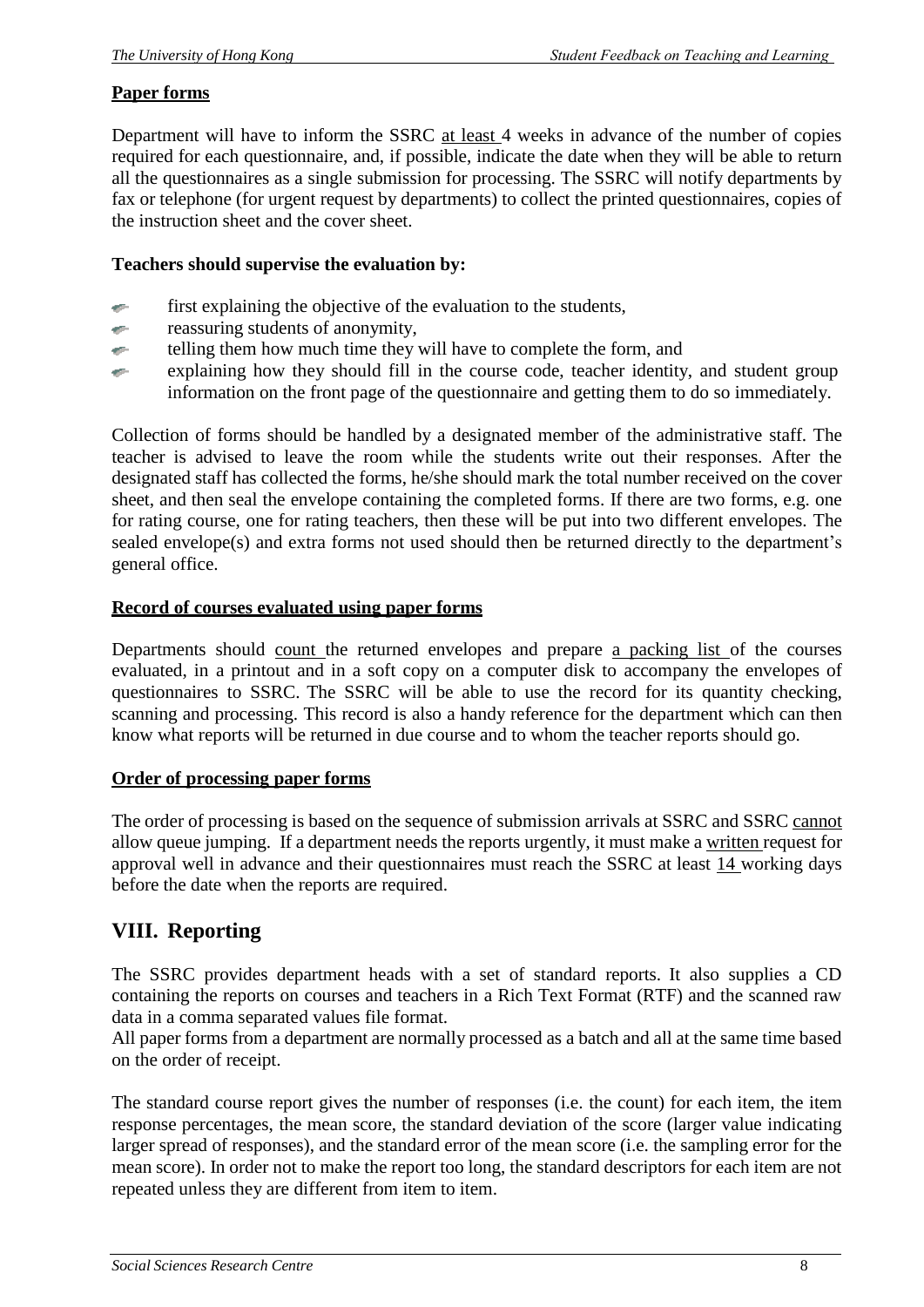Apart from individual course reports and teacher reports, the department will also get an overall summary of all the course reports and the teacher reports for each semester. As for teacher reports, suppose there are four teachers sharing the teaching of the SSRC1234 course, and these teacher's identifiers are 01, 02, 03 and 04, then there will be four teacher reports with the code SSRC123401, SSRC123402, SSRC123403, and SSRC123404. There will also be an overall department summary report for the course SSRC1234 to indicate how the four teachers have performed as a group on this course.

## **How to read a report**

Many staff have asked for help with interpreting the mean, the standard deviation and error on the standard reports sent to department). For example, how does a teacher read these lines in the report about himself?

| Excellent |         | Good Satisfactory Fair Poor Count Mean SD SE |        |                    |  |  |
|-----------|---------|----------------------------------------------|--------|--------------------|--|--|
| 100       | 75 50   |                                              | 25     |                    |  |  |
| 9%        | 49% 32% |                                              | 10% 0% | 381 64.2 19.6 1.00 |  |  |

First of all, they tell him that 381 students responded to this question about his overall performance (the count), 9% of these thought that he was excellent which has a score of 100 marks, 49% thought he was good, and he scored 75 marks, etc. So his average (mean) mark was 64.2, the SD (standard deviation) was 19.6 and the SE (standard error) was 1.00.

Are these responses unusual? Are they anything to be concerned about? To answer these questions we have to put the scores in some context. One of the most important questions is whether these responses are average, below average, above average, or abnormal in any way. We need to summarise this information. Two complementary types of summaries are measures of central tendency and measures of variability.

The typical score is the mean, i.e., the arithmetic average. Consider the following example, suppose you want to measure the overall effectiveness of teacher Mr. Wong in Part II: "All things considered, the overall effectiveness of the teacher in helping you learn was". There are seven anonymous student responses A to F and you want to find out the "central tendency" of the score of teacher Mr. Wong. You can calculate the mean of the data as follows:  $(81+65+81+90+70+85+67)/7 = 77$ 

| Respondent for teacher Mr Wong | score |  |
|--------------------------------|-------|--|
| A                              | 81    |  |
| В                              | 65    |  |
|                                | 81    |  |
|                                | 90    |  |
| Ε                              | 70    |  |
|                                | 85    |  |
| G                              | 67    |  |
| Mean                           |       |  |

#### **Understanding and interpreting standard deviation**

The standard deviation (SD) is a measure of the dispersion of the data around the mean within a population. In other word, it measures the variability of the data from the mean within a population. The larger the SD, the larger will be the variation of respondents around the value of the mean.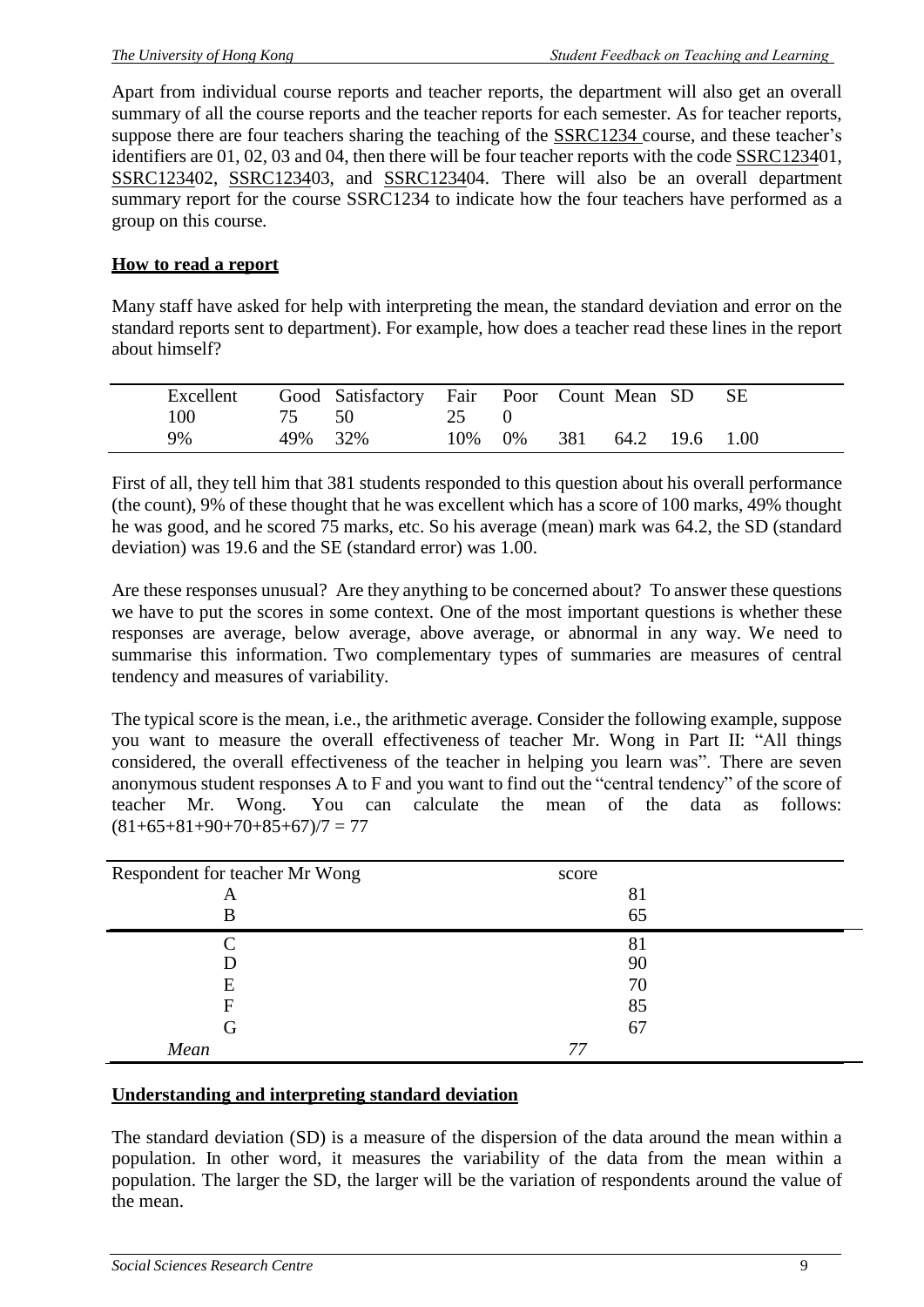Now let us look at the mean and the SD for teachers Mr. Johnson and Miss Chan on the conclusive global item of the teacher:

|           | Mr. Johnson | Miss Chan |
|-----------|-------------|-----------|
| Mean      | 77          | <b>…</b>  |
| <b>SD</b> | ل 1         | າ⊄<br>ں ک |

For example, if you want to compare the performance of the two teachers, if the two teachers get the same mean rating of 77 but the SD of teacher Miss Chan (25) is larger than Mr. Johnson (15), then the ratings from the respondents of teacher Mr. Johnson are more consistent than those of teacher Miss Chan, i.e. there is closer agreement within the student raters regarding Mr. Johnson's teaching.

## **Understanding and interpreting standard error**

The formal definition of the standard error (SE) is the measure of the variability of the data around

the mean *from sample to sample*. The formula is:

Standard Deviation

 $\sqrt{n}$ 

where there are *n* respondents.

This gives an indication of how consistent we can expect the mean ratings to be from one group of students to the next group. Clearly, we expect more consistency for the mean if the number of students is larger than if it is small.

The SE is thus an indicator of how reliable the mean score is as a summary of student opinion, where the SE will be smaller when the students are more consistent in their ratings and when there are more students doing the rating. It does not take into account bias due to some students not doing the rating. A rule of thumb is that changes in the mean rating of less than twice the SE are not worthy of further consideration, as they are within the bounds of likely random variation.

# **IX. SSRC reminders**

The TLQC guidelines and the procedures described so far together with the appendices should have provided sufficient details on how student ratings should be conducted. The SSRC, in particular, wishes to draw staff attention to the following:

- 1. The online evaluation relies completely on accurate information about teacher, tutors ad demonstrators in SIS. It is essential then that this information is carefully input and checked by departments.
- 2. Departments and their staff must always adhere to the time schedule as agreed with the SSRC for finalising questionnaire design, printing, and the return of paper forms for processing. If they do not, their forms will be processed only after the SSRC has finished processing the forms of other departments who handed in theirs on time.
- 3. If a department has some short courses which finish earlier, then this fact should be made known in writing in advance to the SSRC via the academic co-ordinator, so that the printing date for all the forms for the department can be brought forward. If this is not done in time, then the short course will have to be evaluated using the old form from the last semester.
- 4. All completed paper forms *must be submitted by a department as a batch* except for medical courses based on a prior arrangement with the SSRC. There should be a fully completed cover sheet for each envelope and an evaluation record sheet of all courses evaluated in soft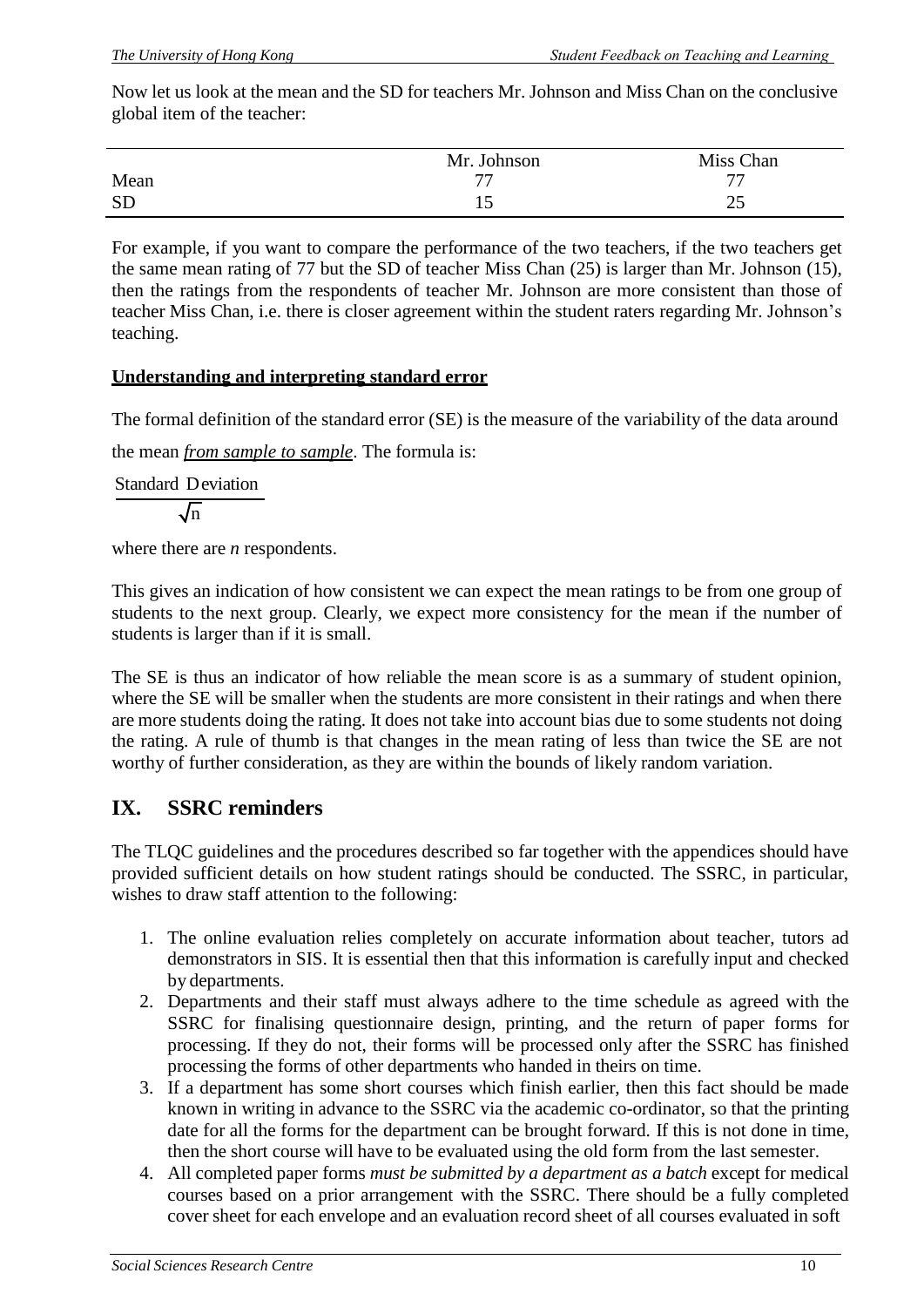and hard copies. The SSRC will not accept and process envelopes of forms directly submitted by individual teachers.

- 5. Forms submitted late will still be processed, but this can only be done after the SSRC has completed all the batch processing for all other departments who have already sent in their forms.
- 6. Completed course forms and teacher forms must be kept in separate envelopes with the cover sheet B filled out accurately.
- 7. Supervisors of a papr evaluation must endeavour to get students to complete the front page of a form with correct marking of course code and teacher identifier. Failure to fill out the teacher identifier correctly will result in reports with inadequate data for departmental use because the SSRC cannot manually verify and correct the course codes or teacher identifiers which have been incorrectly marked.
- 8. The SSRC cannot process a single course to meet a special personal deadline, it must be done together with all other courses submitted by a department.
- 9. If individuals from departments are unclear about the University's policy or guidelines concerning student ratings or the department's questionnaire design, they should consult their head and the authorised academic co-ordinator.
- 10. If a course is co-taught by staff from a number of departments, the course and teacher reports will go only to the head of the co-ordinating department.
- 11. The SSRC treats all evaluation data and reports as confidential, and is not authorised to release them to anyone other than teachers and their head. Anyone wishing to have access to evaluation data or reports must apply directly to the heads of departments.

# **X. Enquiry about the SFTL process**

SSRC runs yearly briefings for academic and administrative/clerical staff and the content of the briefings can be found on the SSRC website.

Enquiries can be directed to the SSRC: Phone : 3917-1600

Email : sf[tl@ssrc.hku.hk](mailto:sftl@ssrc.hku.hk) Website : http://[www.ssrc.hku.hk/s](http://www.ssrc.hku.hk/sftl.php)ftl.php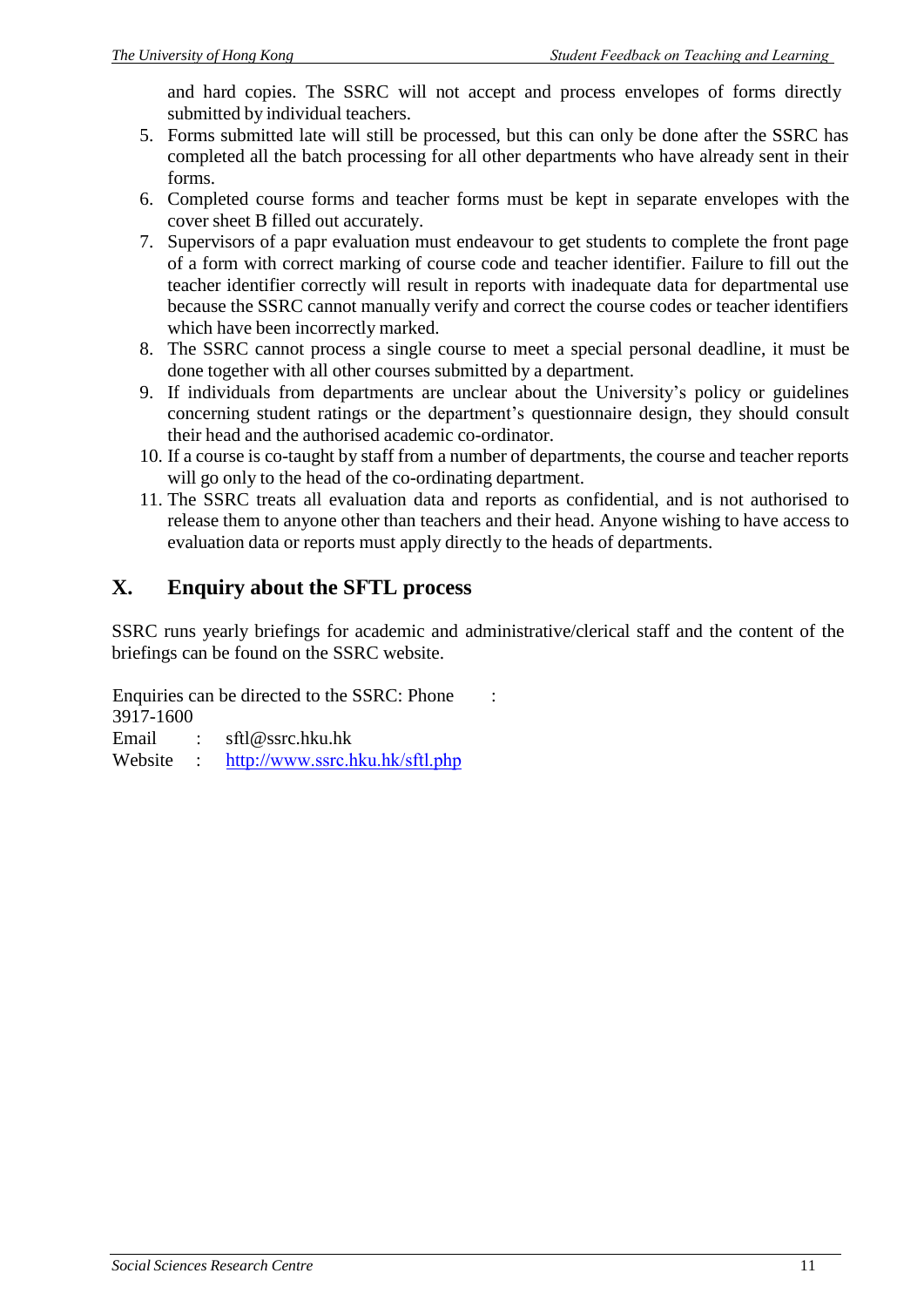# **Appendix A Background for Student evaluation of teaching**

# 1. **An introduction**

All departments at The University of Hong Kong have been using student ratings to evaluate teaching for many years, long before the University Senate reiterated its importance and recommended ten dimensions for its investigation, These dimensions were suggested by Professor Brian Cooke, the first and former Director of the Centre for the Advancement of University Teaching (CAUT). These dimensions still form the basis of most items included in departmental questionnaires

Student ratings and peer review are now two major sources of evidence to evaluate teaching at The University of Hong Kong. This document deals only with student ratings of courses, administered through the Social Sciences Research Centre (SSRC) which has the University charter to provide a centralised academic service paid for by central funding.

The SSRC wishes to stress that although this service is usually referred to as "student evaluation" within this University, and indeed this Handbook also carries this title for the same reason, it is more useful to think of these student responses as data that needs to be interpreted. Cashin (1995) suggests using the term "student ratings" rather than "student evaluations" to help distinguish between the people who provide the information (i.e. sources of data in reports) and the people who interpret it.

Viewing student ratings as data rather than evaluations may also help to put them in proper perspective. Experts writing about teaching evaluation are almost universal in recommending the use of multiple sources of data, *as student ratings alone are not sufficiently valid for policy considerations*. No single source of data, including student rating data, provides enough information to make a valid judgement about teaching effectiveness, especially in the appraisal of teacher performance. In HKU, as in a growing number of universities overseas, the use of a "teaching portfolio" compiled by teachers themselves should provide more comprehensive evidence, for example, self assessment, peer review by colleagues, etc. Colleagues are advised to seek the assistance of staff of CAUT in their compilation of a portfolio.

# 2. **Some research findings on SFTL**

There are thousands of articles and books dealing with the extremely complex research on student ratings of teaching, and it is beyond the scope of a small internal publication of this operational nature to provide a bibliography or even to summarise the "for", "against" and "cautionary" views expressed by protagonists, and certainly the SSRC is also not in a position to advise on how the ratings results are to be used as that is a policy matter for the University.

For colleagues who are interested in some of the expert writings on this difficult and controversial topic, a short list is included at the end of the chapters. The classic by Braskamp and Ory (1984), Cashin (1995) and Marsh and Dunkin's (1997) paper on the multidimensional perspective are highly recommended for those with little time.

There is now little doubt from such research literature about the ability of student ratings to provide valid and useful information for both faculty members and administrators, and that they are statistically reliable and relatively free from bias or the need for control, *provided* that they are designed, administered and interpreted properly. An example of the common "interpretation traps" senior administrators often fall into is to compare ratings across courses, departments or faculties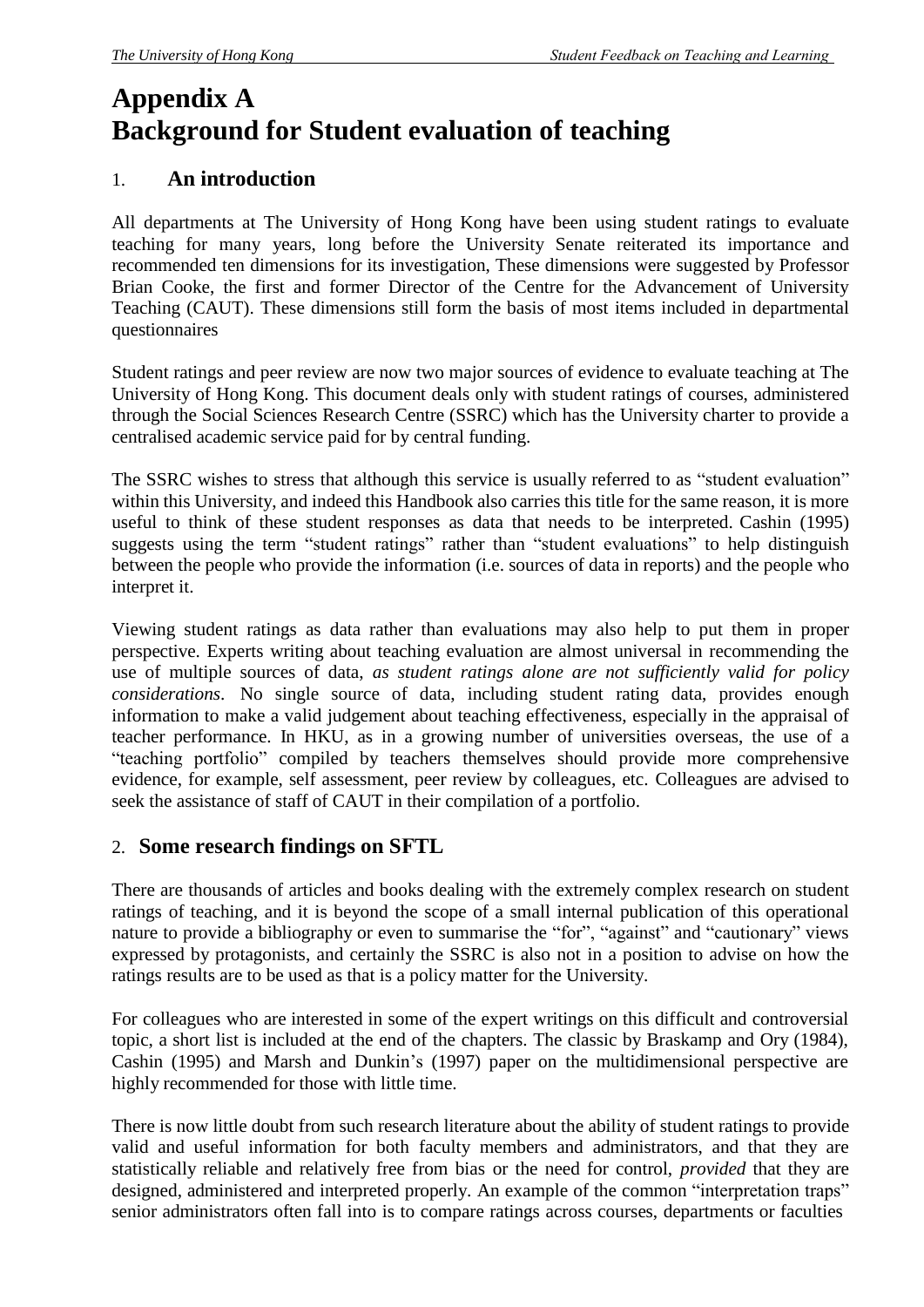without taking into consideration the difference of disciplines, teaching and learning objectives and styles, and class size.

#### **Benefits of reflection**

One of the most important benefits of student ratings worth mentioning here is that the process of designing or filling out the forms encourages teachers and students to reflect on their educational experiences, and as a result, develop clearer conceptions about what efforts they must make in order to achieve better teaching and learning results.

#### **Multidimensionality**

Both Braskamp and Ory (1994) and Centra (1993) identify six major aspects or dimensions often found in survey questionnaires:

- Course organisation and planning
- Clarity, communication skills
- Teacher student interaction, rapport
- Course difficulty, workload
- Grading and examinations
- Student self-rated learning

Others have added dimensions such as enthusiasm, learning value and group interaction. In general, if more dimensions are used, then more data could be obtained to improve teaching, but there are a number of concerns:

- Too many dimensions assessed usually results in a questionnaire which takes too long to complete and too frequent evaluations which may induce survey fatigue in students.
- Administrators tend to want to average responses across courses and (sometimes) departments and even faculties for reporting or personnel decisions, which is usually not appropriate or valid.
- Uncertainty about which dimensions should be used for curriculum and personnel decisions.

A few leading researchers have advocated the use of one or two summary or conclusion type items at the end of a survey to provide sufficient student rating data for such purposes. You will find such items endorsed by the TLQC for campus-wide adoption.

#### **Formative versus summative, qualitative versus quantitative**

There are basically two types of evaluation: summative and formative. Summative evaluations occur usually at the end of the teaching of a course and are used to calculate a final assessment. Formative evaluations, on the other hand, are nearly always fed back immediately to bring about changes while a course is being taught.

Universities in Hong Kong and overseas routinely administer end-of-course student ratings which typically use multiple-choice items with one or two open-ended items to draw out qualitative data. These are usually referred to as "summative evaluations" with a "quantitative" bias. "Formative evaluations", with an emphasis on open-ended qualitative comments and administered while a course is being taught, are generally considered to yield richer data and are more suitable for the purpose of continuous improvement of teaching.

Quantitative evaluations are more prevalent and popular because they are easier and simpler to administer, process and report, especially if the sample is large. Qualitative evaluations have started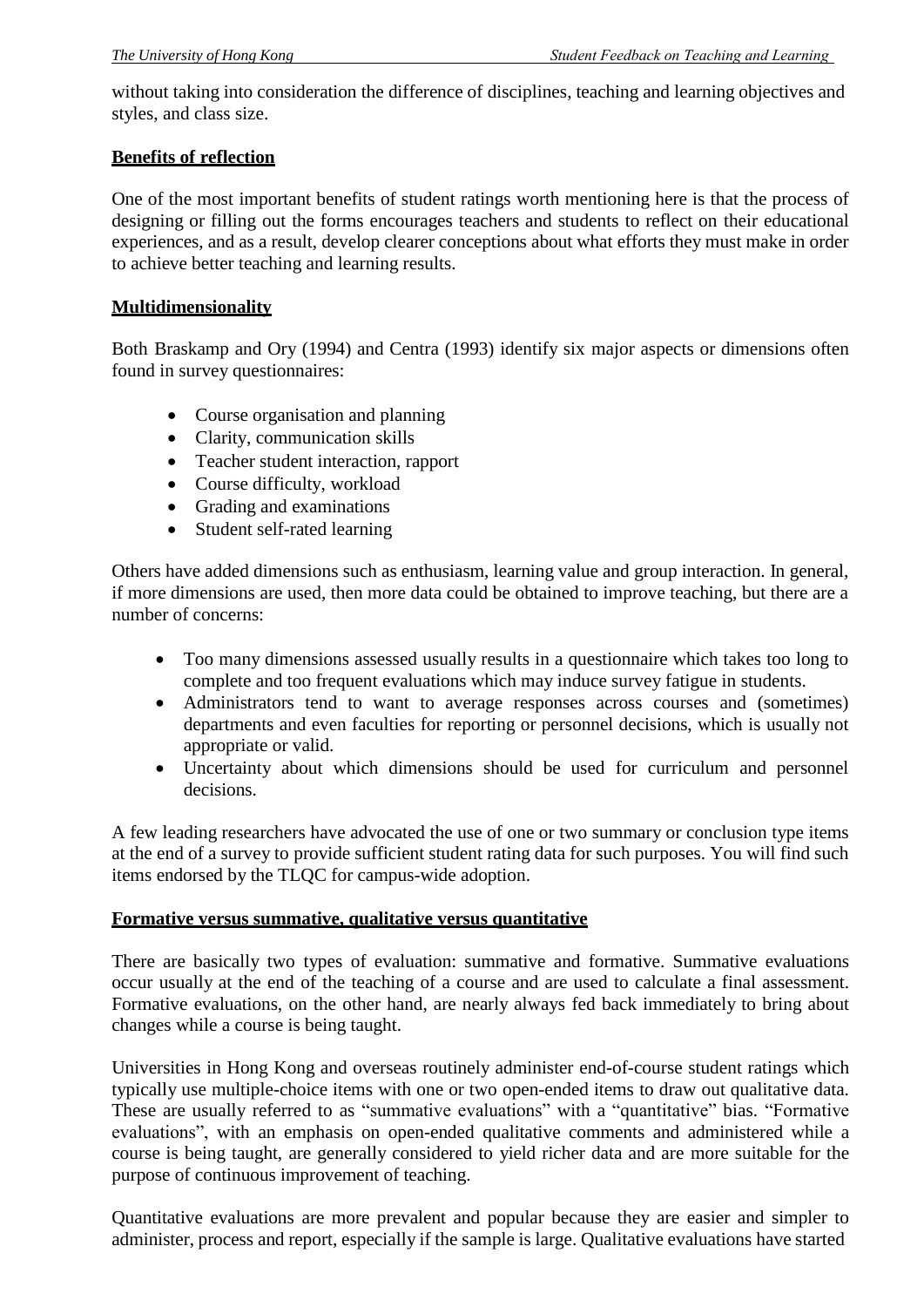to attract more practitioners with the advent of computer-aided research tools and the easy availability of Web-based survey forms that remove the chore of having to get someone to key in the hand-written responses of students, but analysing them still require much academic efforts.

The SSRC will, subject to time commitments, assist with the design of formative evaluations, whether on-line or off-line. Existing summative evaluations in a paper format can also be converted easily to a Web format.

In general, the SSRC, working with the TLQC and departments, schools and teaching centres on student evaluation, has endeavoured to maintain, on the one hand, a conscious and constructive balance between university standardisation for an optimisation of efficiently in operation, and support, on the other, local academic autonomy to determine its own method of researching into its curriculum and pedagogy. "Standardisation and flexibility within reason" may be a succinct and fair summing up of the *modus operandi* of the SSRC in the shared goal and mission of this University to pursue teaching excellence. There is a large degree of flexibility and customisation available to departments in their design of questionnaires.

## 3. **References**

Bacon-Shone, J. and Castro, A. (1996) Computer-assisted and Web-based student surveys Mak, S., Castro, F. and Bacon-Shone (eds) *Collaboration via the Virtual Orient Express: Proceedings of the Asia-Pacific World Wide Web Conference and the Second Hong Kong Web Symposium, 1997*. Social Sciences Research Centre.

Braskamp and Ory, J.C. (1994) *Assessing faculty work: enhancing individual and institutional performance* San Francisco: Jossey-Bass.

Braskamp, L.A. and Ory, J.C. (1984) *Evaluating teaching effectiveness, a practical guide* Beverly Hills.

Cashin, W.E. (1995) *Student rating of teaching: the research revisited. IDEA Paper no. 32* Centre for Faculty Evaluation & Development, Kansas State University.

Centra, J.A. (1993) *Reflective faculty evaluation: enhancing teaching and determining faculty effectiveness* San Francisco: Jossey-Bass.

Marsh, H. and Dunkin, M. (1997) "Student evaluations of university teaching: a multidimensional perspective", in Perry and Smart, (eds) *Effective teaching in higher education: research and practice* New York: Agathon Press.

McKeachie, W.J. (1994) *Teaching tips: strategies, research and theory for college and university teachers* (9th edition). Lexington, Mass: D.C. Heath.

Appendix B Standard SFTL questionnaire (included as pdf)

Appendix C SFTL questionnaire for practicum/internship/fieldwork/capstone/portfolio (included as pdf)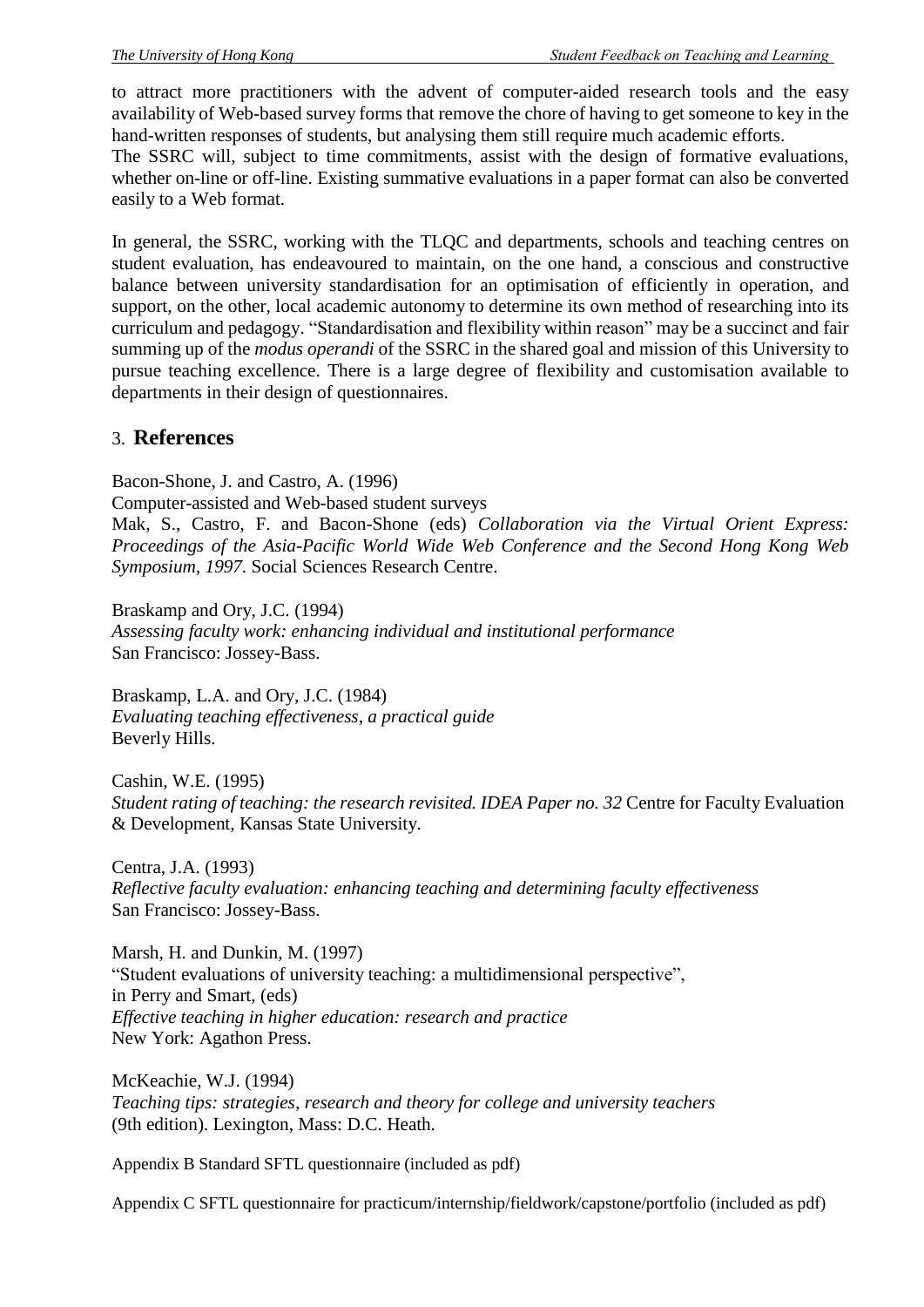#### **"Course Code" - "Course title"**

#### **Capstone/practicum/internship/fieldwork Form**

Many thanks for participating in the feedback process for teaching and learning. Your anonymous constructive feedback will be very helpful for improving this course, and will benefit many students. The course effectiveness summary will be shared with all students through the course enrollment system (SIS). For more detailed information, please click here.

Please submit your view on items 1-9 on the 5-point scale form "Strongly Disagree" to "Strongly Agree". You then have an opportunity to provide constructive feedback about the best things about the capstone/practicum/internship/fieldwork, and the things that could be improved.

|                                                                                                                                                                                          | <b>Strongly</b><br>disagree | <b>Disagree</b> | <b>Neutral</b> | <b>Agree</b> | <b>Strongly</b><br>agree | <b>No</b><br>response |
|------------------------------------------------------------------------------------------------------------------------------------------------------------------------------------------|-----------------------------|-----------------|----------------|--------------|--------------------------|-----------------------|
| 1                                                                                                                                                                                        |                             |                 |                |              |                          |                       |
| The capstone/practicum/internship/fieldwork course<br>enhanced my ability to apply my subject knowledge in the<br>real-world.                                                            | $\bigcap$                   | $\bigcap$       | $\bigcap$      | $\bigcirc$   | $\bigcap$                | $\bullet$             |
| 2                                                                                                                                                                                        |                             |                 |                |              |                          |                       |
| The capstone/practicum/internship/fieldwork course had<br>a workload that was manageable.                                                                                                |                             | $\bigcirc$      | $\bigcirc$     | $\bigcirc$   | $\bigcirc$               | $\bullet$             |
| 3                                                                                                                                                                                        |                             |                 |                |              |                          |                       |
| The capstone/practicum/internship/fieldwork course<br>stimulated me to be creative.                                                                                                      | $\bigcirc$                  | $\bigcirc$      | $\bigcirc$     | $\circ$      | $\bigcirc$               | $\bullet$             |
| 4                                                                                                                                                                                        |                             |                 |                |              |                          |                       |
| The capstone/practicum/internship/fieldwork course<br>encouraged me to think critically.                                                                                                 | $\circ$                     | $\bigcirc$      | $\circ$        | $\circ$      | $\bigcirc$               | $\bullet$             |
| 5                                                                                                                                                                                        |                             |                 |                |              |                          |                       |
| The capstone/practicum/internship/fieldwork course had<br>clear assessment criteria.                                                                                                     | $\bigcirc$                  | $\bigcirc$      | $\circ$        | $\circ$      | $\bigcirc$               | $\bullet$             |
| 6                                                                                                                                                                                        |                             |                 |                |              |                          |                       |
| The capstone/practicum/internship/fieldwork course had<br>assessment that helped me to learn.                                                                                            | $\bigcirc$                  | $\bigcirc$      | $\circ$        | $\circ$      | $\bigcirc$               | $\bullet$             |
| 7                                                                                                                                                                                        |                             |                 |                |              |                          |                       |
| The capstone/practicum/internship/fieldwork course had<br>suitable guidance from my supervisor in HKU.                                                                                   | $\bigcirc$                  | $\bigcirc$      | $\bigcirc$     | $\circ$      | $\bigcirc$               | $\bullet$             |
| 8                                                                                                                                                                                        |                             |                 |                |              |                          |                       |
| The capstone/practicum/internship/fieldwork course had<br>suitable guidance from my supervisor outside HKU                                                                               | $\bigcap$                   | $\bigcap$       | $\circ$        | $\bigcirc$   | $\bigcirc$               | $\bullet$             |
| 9                                                                                                                                                                                        |                             |                 |                |              |                          |                       |
| The capstone/practicum/internship/fieldwork course was<br>effective in helping me achieve the course learning<br>outcomes.<br>(click here to view the learning outcomes for this course) | $\bigcirc$                  | $\bigcap$       | $\bigcap$      | $\bigcap$    | $\bigcap$                | $\bullet$             |

#### **10. What were the best thing(s) about this course?**

#### **11. What thing(s) about this course could be improved?**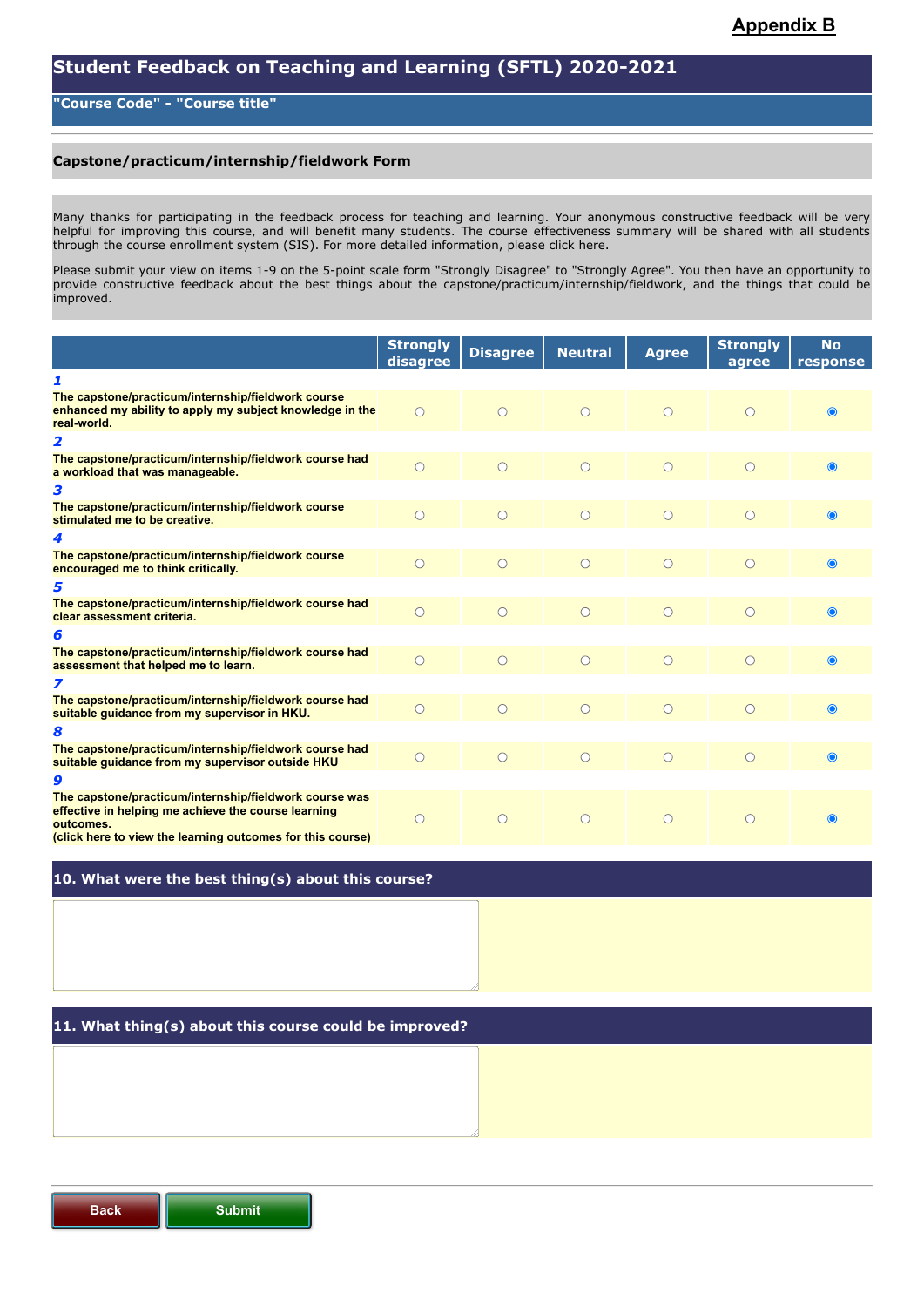# **Student Feedback on Teaching and Learning (SFTL) 2020-2021**

#### **"Course Code" - "Course title"**

#### **Teacher/Tutor/Demonstrator Form**

Many thanks for participating in the feedback process for teaching and learning. Your anonymous constructive feedback will be very helpful for improving this course, and will benefit many students. The course effectiveness summary will be shared with all students through the course enrollment system (SIS). For more detailed information, please click here.

Please submit your view on items 1-6 on the 5-point scale form "Strongly Disagree" to "Strongly Agree". You then have an opportunity to provide constructive feedback about the best things about the teacher/tutor/demonstrator, and the things that could be improved.

|                                                                                                                                                                     | <b>Strongly</b><br>disagree | <b>Disagree</b> | <b>Neutral</b> | <b>Agree</b> | <b>Strongly</b><br>agree | <b>No</b><br>response |
|---------------------------------------------------------------------------------------------------------------------------------------------------------------------|-----------------------------|-----------------|----------------|--------------|--------------------------|-----------------------|
| 1                                                                                                                                                                   |                             |                 |                |              |                          |                       |
| The teacher/tutor/demonstrator helped me learn.                                                                                                                     |                             |                 |                | 0            |                          | $\bullet$             |
| $\overline{\mathbf{z}}$                                                                                                                                             |                             |                 |                |              |                          |                       |
| The teacher/tutor/demonstrator made the subject<br>engaging.                                                                                                        |                             | $\bigcap$       | $\bigcap$      | $\bigcap$    | $\bigcap$                | $\bullet$             |
| 3                                                                                                                                                                   |                             |                 |                |              |                          |                       |
| The teacher/tutor/demonstrator was responsive to my<br>learning needs.                                                                                              | $\bigcap$                   | $\bigcap$       | $\bigcirc$     | $\bigcap$    | $\bigcirc$               | $\bullet$             |
| 4                                                                                                                                                                   |                             |                 |                |              |                          |                       |
| The teacher/tutor/demonstrator communicated<br>effectively.                                                                                                         |                             | $\bigcap$       | $\bigcirc$     | $\bigcap$    | $\bigcap$                | $\odot$               |
| 5                                                                                                                                                                   |                             |                 |                |              |                          |                       |
| The teacher/tutor/demonstrator provided helpful<br>feedback.                                                                                                        | ∩                           | $\bigcap$       | $\bigcirc$     | $\bigcirc$   | $\bigcap$                | $\bullet$             |
| 6                                                                                                                                                                   |                             |                 |                |              |                          |                       |
| The teacher/tutor/demonstrator was effective in<br>helping me achieve the course learning outcomes<br>(click here to view the learning outcomes for this<br>course) |                             |                 | $\bigcap$      | $\bigcap$    | $\bigcap$                |                       |

#### **7. What were the best thing(s) about this teacher's/tutor's/demonstrator's teaching?**

#### **8. What thing(s) about this teacher's/tutor's/demonstrator's teaching could be improved?**

**Back Submit**